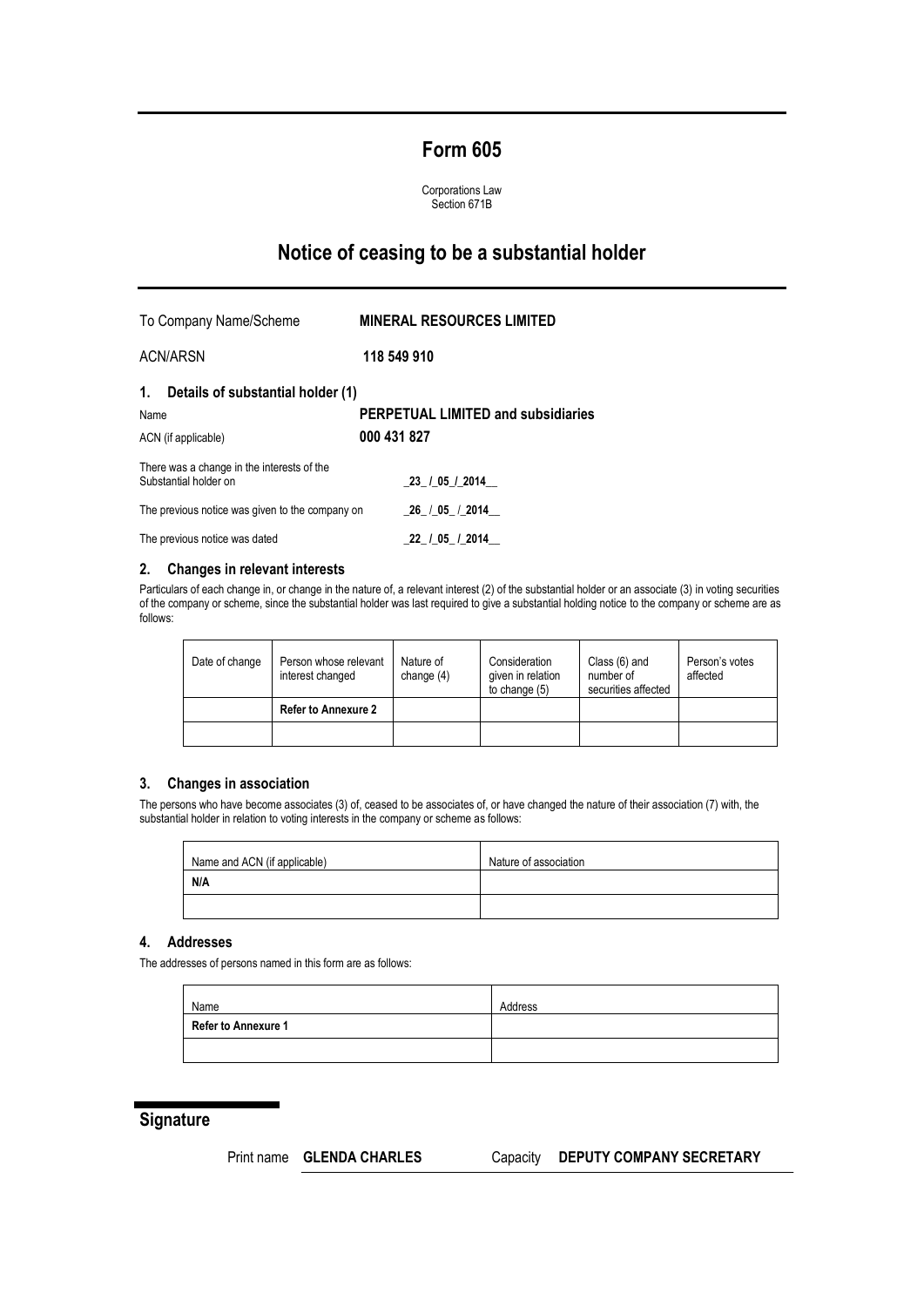#### **ANNEXURE 1 - Perpetual Investments Account Codes & Details**

**Perpetual Investments Management Limited (PIML), subsidiary of Perpetual Limited, as Responsible Entity for:**

| <b>INTERNAL CODE</b>                                                                                                                                                                                           | <b>ACCOUNT DETAILS</b>                                                                                                                                                                                          | <b>REGISTRATION DETAILS</b>                                                                                                                         |  |  |  |
|----------------------------------------------------------------------------------------------------------------------------------------------------------------------------------------------------------------|-----------------------------------------------------------------------------------------------------------------------------------------------------------------------------------------------------------------|-----------------------------------------------------------------------------------------------------------------------------------------------------|--|--|--|
| ALL 'PC' CODES                                                                                                                                                                                                 | RBC Investor Services Trust<br>ACF: PIML (Select Investments)<br>RBC Dexia Investor Services Australia Pty Limited<br>GPO Box 5430 Sydney NSW 2001                                                              | RBC Investor Services Trust<br>ACF: PIML (Select Investments)<br>RBC Dexia Investor Services Australia Pty Limited<br>GPO Box 5430 Sydney NSW 2001  |  |  |  |
| <b>PCEF</b>                                                                                                                                                                                                    | <b>RBC Investor Services Trust</b><br>ACF: Perpetual's Wholesale Concentrated Equity Fund<br>Account Code: PICEF<br>GPO Box 5430 Sydney NSW 2001                                                                | <b>RBC Investor Services Trust</b><br><pipooled a="" c=""><br/>GPO Box 5430 Sydney NSW 2001</pipooled>                                              |  |  |  |
| <b>PIBIAS</b>                                                                                                                                                                                                  | <b>RBC Investor Services Trust</b><br>ACF: Perpetual Pure Value Share Fund<br>Account Code: PIBIAS<br>GPO Box 5430 Sydney NSW 2001                                                                              | <b>RBC Investor Services Trust</b><br><pipooled a="" c=""><br/>GPO Box 5430 Sydney NSW 2001</pipooled>                                              |  |  |  |
| <b>PIDGPF</b>                                                                                                                                                                                                  | <b>RBC Investor Services Trust</b><br>ACF: Perpetual Dynamic Global Property Fund<br>Account Code: PIDGPF<br>GPO Box 5430 Sydney NSW 2001                                                                       | <b>RBC Investor Services Trust</b><br><pipooled a="" c=""><br/>GPO Box 5430 Sydney NSW 2001</pipooled>                                              |  |  |  |
| <b>PIGPVF</b>                                                                                                                                                                                                  | <b>RBC Investor Services Trust</b><br>ACF: Perpetual's Pure Value 2 Share Fund<br>Account Code: PIGPVF<br>GPO Box 5430 Sydney NSW 2001                                                                          | <b>RBC Investor Services Trust</b><br><pipooled a="" c=""><br/>GPO Box 5430 Sydney NSW 2001</pipooled>                                              |  |  |  |
| <b>PIGSFP</b>                                                                                                                                                                                                  | <b>RBC Investor Services Trust</b><br>ACF: Perpetual's Australian Share Fund<br>Account Code: PIGSFP<br>GPO Box 5430 Sydney NSW 2001                                                                            | <b>RBC Investor Services Trust</b><br><pipooled a="" c=""><br/>GPO Box 5430 Sydney NSW 2001</pipooled>                                              |  |  |  |
| <b>PIICAP</b>                                                                                                                                                                                                  | <b>RBC Investor Services Trust</b><br>ACF: WealthFocus Investment Advantage Perpetual Australian Share<br>Fund<br>Account Code: PIICAP<br>GPO Box 5430 Sydney NSW 2001                                          | <b>RBC Investor Services Trust</b><br><pi a="" c="" choice="" investor=""><br/>GPO Box 5430 Sydney NSW 2001</pi>                                    |  |  |  |
| <b>PMISF</b>                                                                                                                                                                                                   | <b>RBC Investor Services Trust</b><br>ACF: Perpetual's Industrial Share Fund<br>Account Code: PMISF<br>GPO Box 5430 Sydney NSW 2001                                                                             | <b>RBC Investor Services Trust</b><br><pipooled a="" c=""><br/>GPO Box 5430 Sydney NSW 2001</pipooled>                                              |  |  |  |
| <b>PIRAF</b>                                                                                                                                                                                                   | <b>RBC Investor Services Trust</b><br>ACF: Perpetual Resources Fund<br>Account code: PIRAF<br>GPO Box 5430 Sydney NSW 2001                                                                                      | <b>RBC Investor Services Trust</b><br><pipooled a="" c=""><br/>GPO Box 5430 Sydney NSW 2001</pipooled>                                              |  |  |  |
| <b>PISINP</b>                                                                                                                                                                                                  | RBC Investor Services Trust<br>ACF: WealthFocus Investment Advantage Perpetual Industrial Share<br>Fund<br>Account Code: PISINP<br>GPO Box 5430 Sydney NSW 2001                                                 | <b>RBC Investor Services Trust</b><br><pi a="" c="" choice="" investor=""><br/>GPO Box 5430 Sydney NSW 2001</pi>                                    |  |  |  |
| PISMA1                                                                                                                                                                                                         | RBC Investor Services Trust<br>ACF: SMA Equity Imputation Portfolio<br>Account Code: PISMA1<br>GPO Box 5430 Sydney NSW 2001                                                                                     | <b>RBC Investor Services Trust</b><br><pipooled a="" c=""><br/>GPO Box 5430 Sydney NSW 2001</pipooled>                                              |  |  |  |
| PISMA2                                                                                                                                                                                                         | <b>RBC Investor Services Trust</b><br>ACF: SMA Capital Accumulation Portfolio<br>Account Code: PISMA2<br>GPO Box 5430 Sydney NSW 2001                                                                           | <b>RBC Investor Services Trust</b><br><pipooled a="" c=""><br/>GPO Box 5430 Sydney NSW 2001</pipooled>                                              |  |  |  |
| <b>PIWGAP</b>                                                                                                                                                                                                  | <b>UBS Nominee Pty Ltd</b><br>ACF: Perpetual Wholesale Geared Australian Share Fund<br>Account code: A1044169<br>C/- RBC Dexia Investor Services Australia Nominees Pty Limited<br>GPO Box 5430 Sydney NSW 2001 | UBS Nominee Pty Ltd<br><prime a="" broking="" c="" services=""><br/>Level 16, Chifley Tower<br/>2 Chifley Square<br/>Sydney NSW 2000</prime>        |  |  |  |
| <b>UBS Nominee Pty Ltd</b><br>ACF: PI Protected Aust Share Fund A<br><b>PIWCPF</b><br>Account code: A1019475<br>C/- RBC Dexia Investor Services Australia Nominees Pty Limited<br>GPO Box 5430 Sydney NSW 2001 |                                                                                                                                                                                                                 | <b>UBS Nominee Pty Ltd</b><br><prime a="" broking="" c="" services=""><br/>Level 16, Chifley Tower<br/>2 Chifley Square<br/>Sydney NSW 2000</prime> |  |  |  |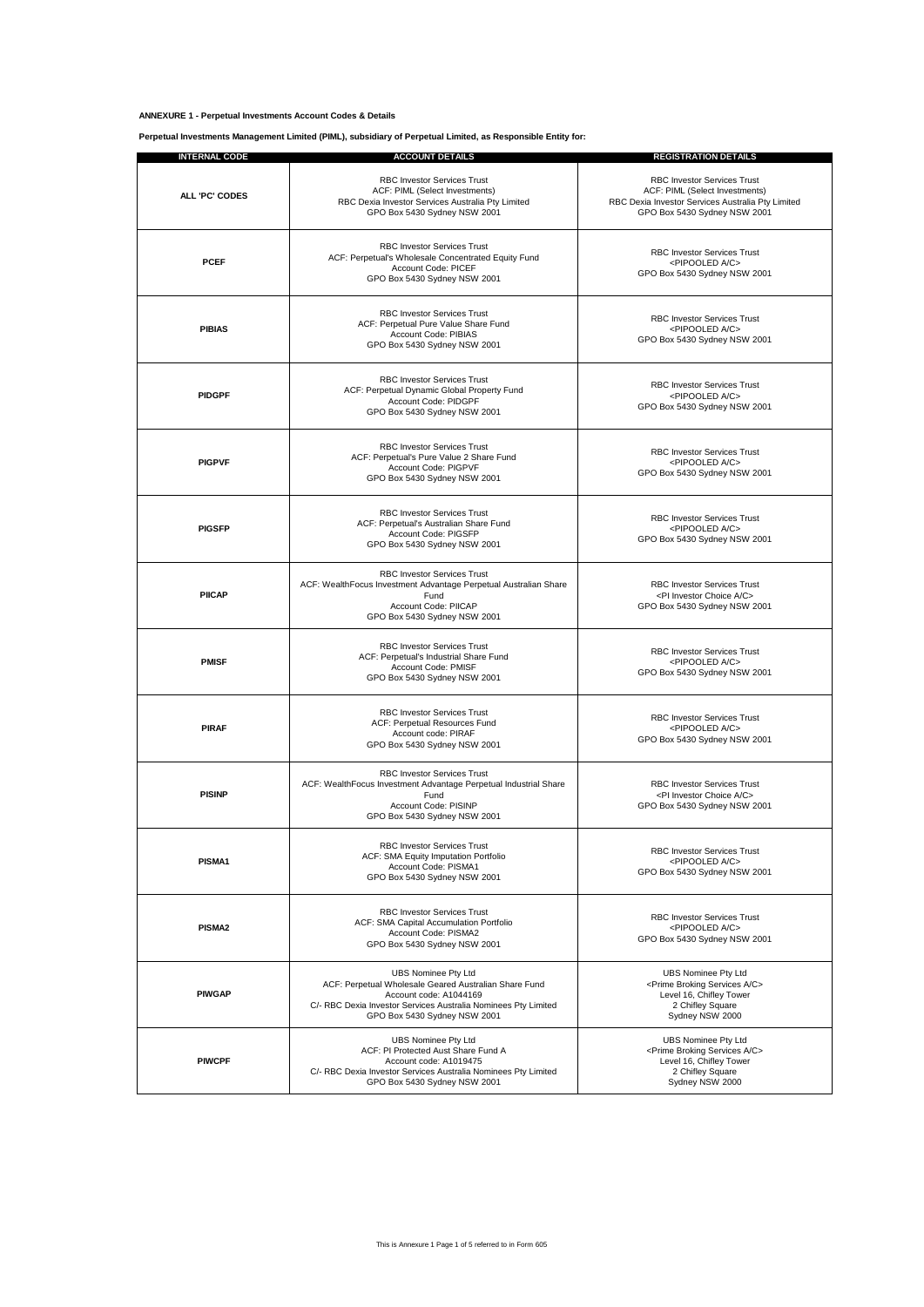| <b>PIWJPI</b>                                                                                                                                    | <b>RBC Investor Services Trust</b><br>ACF: Perpetual JF Wholesale Prop Income Fund<br>Account Code: PIWJPI<br>GPO Box 5430 Sydney NSW 2001                                                        | <b>RBC Investor Services Trust</b><br><pipooled a="" c=""><br/>GPO Box 5430 Sydney NSW 2001</pipooled>                                              |  |  |  |
|--------------------------------------------------------------------------------------------------------------------------------------------------|---------------------------------------------------------------------------------------------------------------------------------------------------------------------------------------------------|-----------------------------------------------------------------------------------------------------------------------------------------------------|--|--|--|
| <b>RBC Investor Services Trust</b><br>ACF: Perpetual Pure Microcap Pool<br><b>PIWMCX</b><br>Account Code: PIWMCX<br>GPO Box 5430 Sydney NSW 2001 |                                                                                                                                                                                                   | <b>RBC Investor Services Trust</b><br><pipooled a="" c=""><br/>GPO Box 5430 Sydney NSW 2001</pipooled>                                              |  |  |  |
| <b>PIWEYX</b>                                                                                                                                    | <b>RBC Investor Services Trust</b><br>ACF: Perpetual Pure Equity Yield Pool<br>Account Code: PIWEYX<br>GPO Box 5430 Sydney NSW 2001                                                               | <b>RBC Investor Services Trust</b><br><pipooled a="" c=""><br/>GPO Box 5430 Sydney NSW 2001</pipooled>                                              |  |  |  |
| <b>PIWARX</b>                                                                                                                                    | UBS Nominee Pty Ltd<br>ACF: Perpetual Pure Equity Alpha Pool<br>Account code: A1081898/A8081898<br>C/- RBC Dexia Investor Services Australia Nominees Pty Limited<br>GPO Box 5430 Sydney NSW 2001 | UBS Nominee Pty Ltd<br><prime a="" broking="" c="" services=""><br/>Level 16, Chifley Tower<br/>2 Chifley Square<br/>Sydney NSW 2000</prime>        |  |  |  |
| <b>PIWSPP</b>                                                                                                                                    | UBS Nominee Pty Ltd<br>ACF: Perpetual Wholesale Share Plus Fund<br>Account code: A111267<br>C/- RBC Dexia Investor Services Australia Nominees Pty Limited<br>GPO Box 5430 Sydney NSW 2001        | <b>UBS Nominee Pty Ltd</b><br><prime a="" broking="" c="" services=""><br/>Level 16, Chifley Tower<br/>2 Chifley Square<br/>Sydney NSW 2000</prime> |  |  |  |
| <b>PIWSRP</b>                                                                                                                                    | <b>RBC Investor Services Trust</b><br>ACF: Perpetual Wholesael Ethical Fund<br>Account Code: PIWSRP<br>GPO Box 5430 Sydney NSW 2001                                                               | <b>RBC Investor Services Trust</b><br><pipooled a="" c=""><br/>GPO Box 5430 Sydney NSW 2001</pipooled>                                              |  |  |  |
| <b>PMWSC</b>                                                                                                                                     | <b>RBC Investor Services Trust</b><br>ACF: Perpetual Wholesale Smaller Company Fund<br>Account Code: PIWSCS<br>GPO Box 5430 Sydney NSW 2001                                                       | <b>RBC Investor Services Trust</b><br><pipooled a="" c=""><br/>GPO Box 5430 Sydney NSW 2001</pipooled>                                              |  |  |  |
| <b>PPSF</b>                                                                                                                                      | <b>RBC Investor Services Trust</b><br>ACF: Perpetual Wholesale Property Securities Fund<br>Account Code: PPSF<br>GPO Box 5430 Sydney NSW 2001                                                     | <b>RBC Investor Services Trust</b><br><pipooled a="" c=""><br/>GPO Box 5430 Sydney NSW 2001</pipooled>                                              |  |  |  |
| <b>PISTIF</b>                                                                                                                                    | <b>RBC Investor Services Trust</b><br>ACF: Perpetual Pure Credit Alpha Fund<br>Account Code: PISTIF<br>GPO Box 5430 Sydney NSW 2001                                                               | <b>RBC Investor Services Trust</b><br><pipooled a="" c=""><br/>GPO Box 5430 Sydney NSW 2001</pipooled>                                              |  |  |  |

### **Perpetual Investments Management Limited (PIML), subsidiary of Perpetual Limited, as Trustee for:**

|                       | <b>RBC Investor Services Trust</b>                | RBC Investor Services Trust                       |  |  |
|-----------------------|---------------------------------------------------|---------------------------------------------------|--|--|
| <b>ALL 'SS' CODES</b> | ACF: PIML (Select Super)                          | ACF: PIML (Select Super)                          |  |  |
|                       | RBC Dexia Investor Services Australia Pty Limited | RBC Dexia Investor Services Australia Pty Limited |  |  |
|                       | GPO Box 5430 Svdney NSW 2001                      | GPO Box 5430 Svdnev NSW 2001                      |  |  |

#### **Perpetual Investments Management Limited (PIML), subsidiary of Perpetual Limited, under Investment Management Agreements with:**

| <b>INTERNAL CODE</b> | <b>ACCOUNT DETAILS</b>                                                                                                                                                                              | <b>REGISTRATION DETAILS</b>                                                                  |
|----------------------|-----------------------------------------------------------------------------------------------------------------------------------------------------------------------------------------------------|----------------------------------------------------------------------------------------------|
| <b>CBAISF</b>        | Citicorp Nominees Pty Ltd.<br>ACF: Commonwealth Aust Shares Fund 4<br>Account Code:PICISE<br>C/- RBC Dexia Investor Services Australia Nominees Pty Limited<br>GPO Box 5430 Sydney NSW 2001         | Citicorp Nominees Pty Ltd<br>A/C EASS04<br>GPO Box 764G<br>Melbourne VIC 3001                |
| <b>NSWTC</b>         | Cogent Nominees Pty Ltd<br>ACF: NSW Treasury Corporation<br>Account Code: PINSWT<br>C/- RBC Dexia Investor Services Australia Nominees Pty Limited<br>GPO Box 5430 Sydney NSW 2001                  | Cogent Nominees Pty Limited<br>A/C HGFPTE<br>P.O. Box R209 Royal Exchange<br>Sydney NSW 1225 |
| <b>PIACT</b>         | JP Morgan Chase Nominees Ltd<br>ACF: Australian Capital Territory Treasury<br>Account Code: PIACT<br>C/- RBC Dexia Investor Services Australia Nominees Pty Limited<br>GPO Box 5430 Sydney NSW 2001 | JP Morgan Chase Nominees<br>A/C 32512<br>Locked Bag 7, Royal Exchange Sydney NSW 2000        |
| <b>PIAVIV</b>        | JP Morgan Chase Nominees limited<br>ACF: NAVIGATOR AUSTRALIA LIMITED<br>Account Code: PIAVIV<br>C/- RBC Dexia Investor Services Australia Nominees Pty Limited<br>GPO Box 5430 Sydney NSW 2001      | JP Morgan Chase Nominees<br>A/C 58815<br>Locked Bag 7, Royal Exchange<br>Sydney NSW 2000     |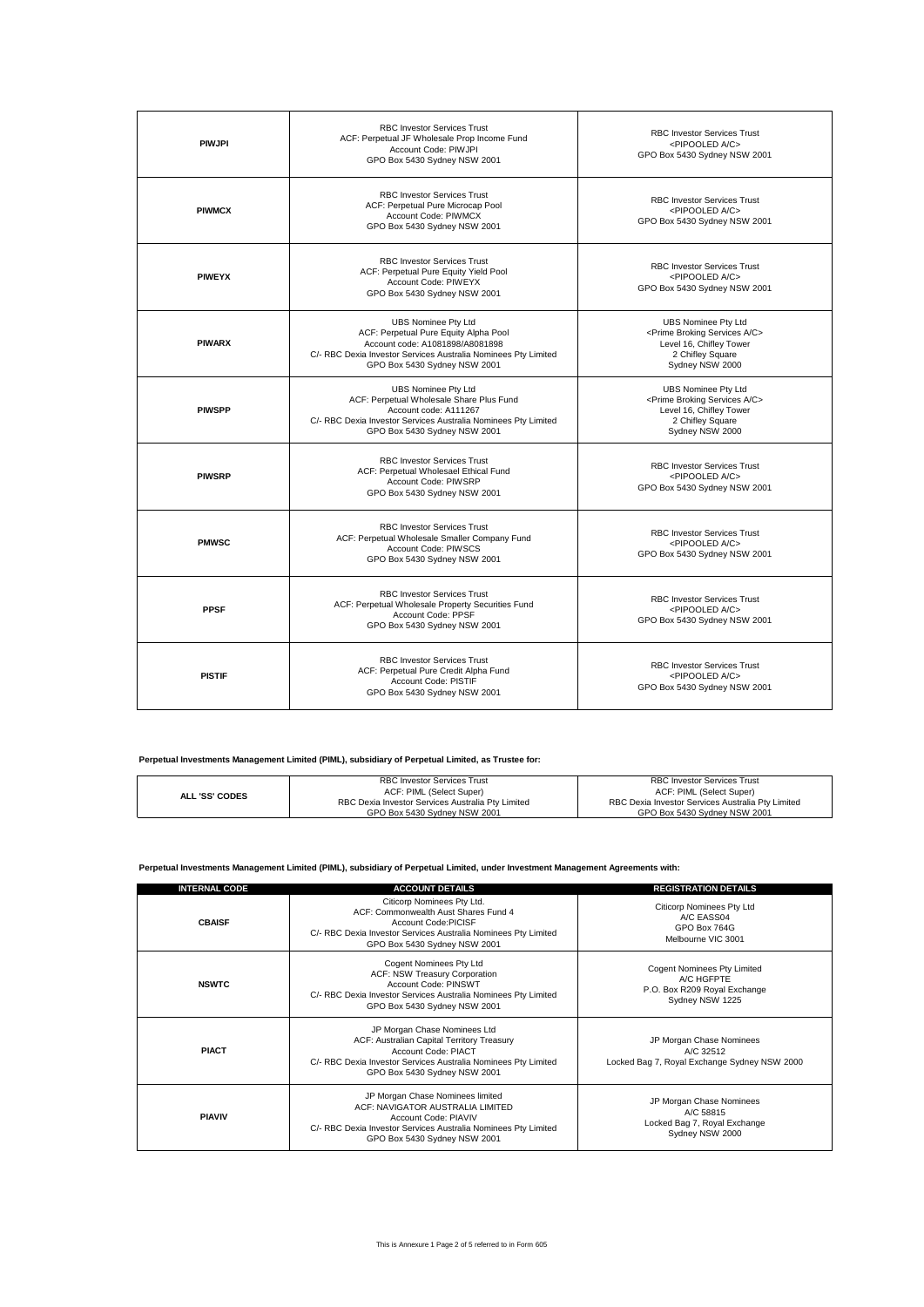| <b>PIACSR</b>                                                                                                                                                                                                         | Cogent Nominees Pty Ltd<br>ACF: Australian Catholic Superannuation & Retirement Fund<br>Account code: PIACSR<br>C/- RBC Dexia Investor Services Australia Nominees Pty Limited<br>GPO Box 5430 Sydney NSW 2000 | Cogent Nominees Pty Ltd<br>A/C CSFPCP<br>P.O. Box R209, Royal Exchange<br>Sydney NSW 1225                     |  |  |
|-----------------------------------------------------------------------------------------------------------------------------------------------------------------------------------------------------------------------|----------------------------------------------------------------------------------------------------------------------------------------------------------------------------------------------------------------|---------------------------------------------------------------------------------------------------------------|--|--|
| <b>PIAVSU</b>                                                                                                                                                                                                         | Cogent Nominees Pty Ltd<br>ACF: AvSuper Pty Ltd<br>Account code: PIAVSU<br>C/- RBC Dexia Investor Services Australia Nominees Pty Limited<br>GPO Box 5430 Sydney NSW 2000                                      | Cogent Nominees Pty Ltd<br>A/C PISPTE<br>P.O. Box R209, Royal Exchange<br>Sydney NSW 1225                     |  |  |
| <b>PICLUB</b>                                                                                                                                                                                                         | National Nominees Ltd<br>ACF: Club Plus Superannuation<br>Account Code: PICLUB<br>C/- RBC Dexia Investor Services Australia Nominees Pty Limited<br>GPO Box 5430 Sydney NSW 2001                               | National Australia Custodian Services<br>A/C C8PTAE/21184-16<br>Level 21, 500 Bourke St<br>Melbourne VIC 3000 |  |  |
| PIEFM6                                                                                                                                                                                                                | Cogent Nominees Pty Ltd<br>ACF: EFM Australian Share Fund 6<br>Account Code: PIEFM6<br>C/- RBC Dexia Investor Services Australia Nominees Pty Limited<br>GPO Box 5430 Sydney NSW 2001                          | Cogent Nominees Pty Limited<br>A/C WTXME6<br>P.O. Box R209 Royal Exchange<br>Sydney NSW 1225                  |  |  |
| <b>PIFIRS</b>                                                                                                                                                                                                         | National Nominees Ltd<br>ACF: FIRST SUPER MANDATE AUSTRALIA<br>Account Code: PIFIRS<br>C/- RBC Dexia Investor Services Australia Nominees Pty Limited<br>GPO Box 5430 Sydney NSW 2001                          | National Australia Custodian Services<br>A/C 16444-14<br>Level 21, 500 Bourke St<br>Melbourne VIC 3000        |  |  |
| JP Morgan Chase Nominees limited<br>ACF: HEST Australia Limited<br><b>PIHEST</b><br>Account Code: PIHEST<br>C/- RBC Dexia Investor Services Australia Nominees Pty Limited<br>GPO Box 5430 Sydney NSW 2001            |                                                                                                                                                                                                                | JP Morgan Chase Nominees<br>A/C 33112<br>Locked Bag 7, Royal Exchange<br>Sydney NSW 2000                      |  |  |
| <b>PIMEDA</b>                                                                                                                                                                                                         | Cogent Nominees Pty Ltd<br>ACF: MEDIA SUPER SMALLER COMPANIES FUND<br>Account code: PIMEDA<br>C/- RBC Dexia Investor Services Australia Nominees Pty Limited<br>GPO Box 5430 Sydney NSW 2000                   | <b>Cogent Nominees Pty Ltd</b><br>A/C PISPTE<br>P.O. Box R209, Royal Exchange<br>Sydney NSW 1225              |  |  |
| State Street Australia Limited<br>ACF: NGS SUPER PTY LTD<br><b>PINGSS</b><br>Account code: PINGSS<br>C/- RBC Dexia Investor Services Australia Nominees Pty Limited<br>GPO Box 5430 Sydney NSW 2000                   |                                                                                                                                                                                                                | State Street Australia Limited<br>A/C SDA7<br>Level 18, 338 Pitt Street<br>Sydney NSW 2000                    |  |  |
| <b>PIRAEO</b>                                                                                                                                                                                                         | State Street Australia Limited<br>ACF: RUSSELL AUSTRALIAN OPPORTUNITIES FUND<br>Account code: PIRAEO<br>C/- RBC Dexia Investor Services Australia Nominees Pty Limited<br>GPO Box 5430 Sydney NSW 2000         | State Street Australia Limited<br>A/C BT7B<br>Level 18, 338 Pitt Street<br>Sydney NSW 2000                    |  |  |
| <b>PITWUS</b>                                                                                                                                                                                                         | National Nominees Ltd<br>ACF: TWU SUPERANNUATION<br>Account Code: PITWUS<br>C/- RBC Dexia Investor Services Australia Nominees Pty Limited<br>GPO Box 5430 Sydney NSW 2001                                     | National Australia Custodian Services<br>A/C TUPPAE/16448-28<br>Level 21, 500 Bourke St<br>Melbourne VIC 3000 |  |  |
| <b>PIVISI</b>                                                                                                                                                                                                         | National Nominees Ltd<br>ACF: TWU SUPERANNUATION<br>Account Code: PITWUS<br>C/- RBC Dexia Investor Services Australia Nominees Pty Limited<br>GPO Box 5430 Sydney NSW 2001                                     | National Australia Custodian Services<br>A/C TUPPAE/16448-28<br>Level 21, 500 Bourke St<br>Melbourne VIC 3000 |  |  |
| <b>PMCBUS</b>                                                                                                                                                                                                         | National Nominees Ltd<br>ACF: Construction & Building Union Superannuation Fund<br>Account Code: PICBUS<br>C/- RBC Dexia Investor Services Australia Nominees Pty Limited<br>GPO Box 5430 Sydney NSW 2001      | National Australia Custodian Services<br>A/C CBPFAE/5267-15<br>Level 21, 500 Bourke St<br>Melbourne VIC 3000  |  |  |
| <b>PMCGSF</b>                                                                                                                                                                                                         | Citicorp Nominees Pty Ltd<br>ACF: Commonwealth Aust Shares Fund 11<br>Account Code: PICGSF<br>C/- RBC Dexia Investor Services Australia Nominees Pty Limited<br>GPO Box 5430 Sydney NSW 2001                   | <b>Citicorp Nominees Pty Ltd</b><br>A/C EASS11<br>GPO Box 764G Melbourne VIC 3001                             |  |  |
| <b>PMCPSF</b>                                                                                                                                                                                                         | Citicorp Nominees Pty Ltd<br>ACF:Commonwealth Property Fund 3<br>Account Code: PICPSF<br>C/- RBC Dexia Investor Services Australia Nominees Pty Limited<br>GPO Box 5430 Sydney NSW 2001                        | Citicorp Nominees Pty Ltd<br>A/C EPSS03<br>GPO Box 764G Melbourne VIC 3001                                    |  |  |
| JP Morgan Chase Nominees Limited<br>ACF: Australian Super Ethical SRI Fund<br><b>PIAUST</b><br>Account Code: PIAUST<br>C/- RBC Dexia Investor Services Australia Nominees Pty Limited<br>GPO Box 5430 Sydney NSW 2001 |                                                                                                                                                                                                                | JP Morgan Chase Nominees<br>A/C 36018<br>Locked Bag 7 Royal Exchange<br>Sydney NSW 2000                       |  |  |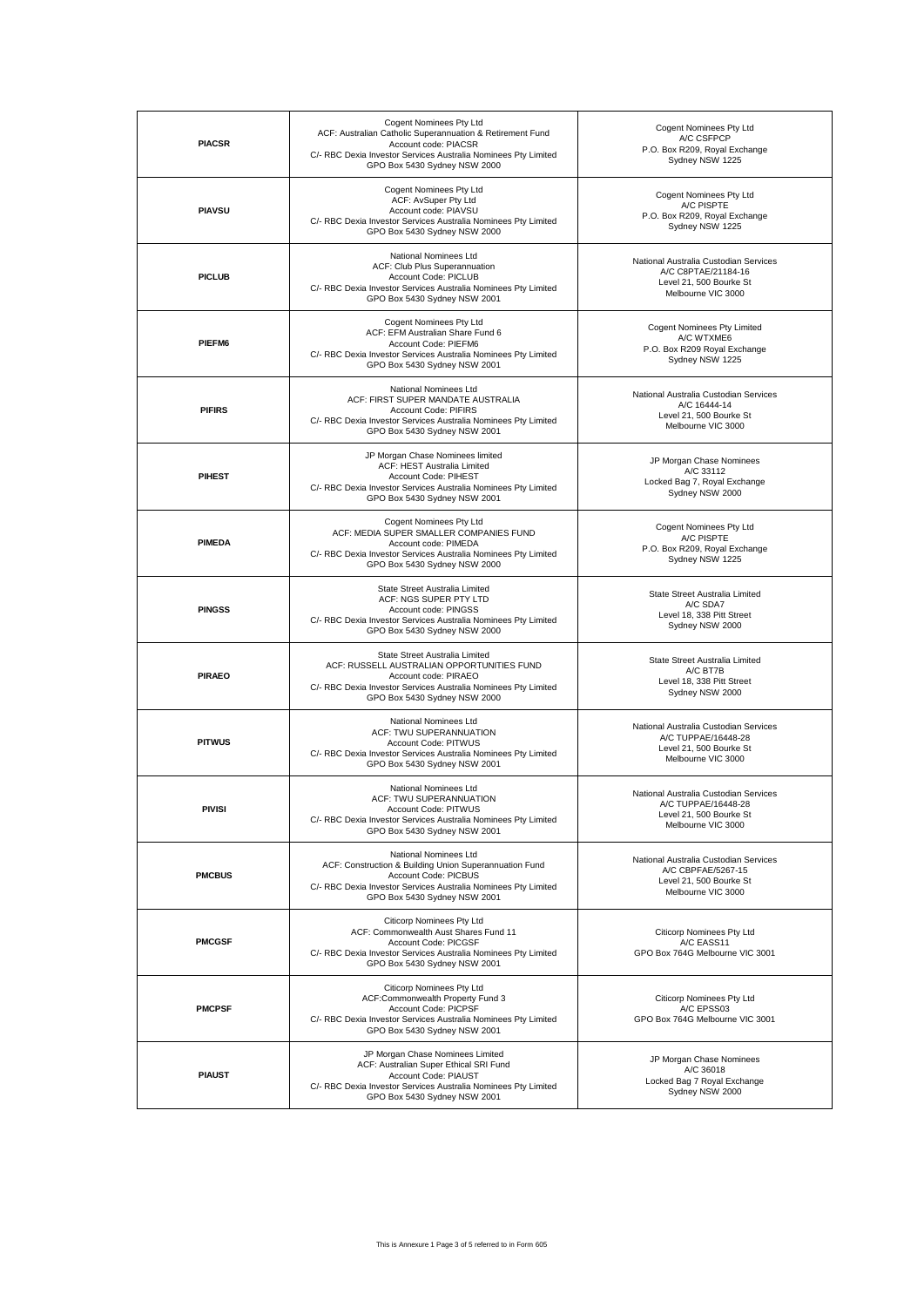| <b>PMSTA</b>                                                                                                                                                                                               | JP Morgan Chase Nominees Limited<br>ACF: Super Trust of Australia<br>Account Code: PISTA<br>C/- RBC Dexia Investor Services Australia Nominees Pty Limited<br>GPO Box 5430 Sydney NSW 2001          | JP Morgan Chase Nominees<br>A/C 40909<br>Locked Bag 7 Royal Exchange<br>Sydney NSW 2000                                                      |  |  |  |
|------------------------------------------------------------------------------------------------------------------------------------------------------------------------------------------------------------|-----------------------------------------------------------------------------------------------------------------------------------------------------------------------------------------------------|----------------------------------------------------------------------------------------------------------------------------------------------|--|--|--|
| T <sub>2</sub>                                                                                                                                                                                             | Perpetual Trustee Company Limited<br>(Private Client Division)                                                                                                                                      | Perpetual Trustee Company Limited<br>GPO Box 4172 Sydney NSW 2001                                                                            |  |  |  |
| T <sub>3</sub>                                                                                                                                                                                             | The Trust Company Limited<br>(Personal Client Services)                                                                                                                                             | The Trust Company Limited<br>GPO Box 4270 Sydney NSW 2001                                                                                    |  |  |  |
| T4                                                                                                                                                                                                         | Perpetual Trustees Queensland Limited<br>(Private Client Division)                                                                                                                                  | Perpetual Trustee Company Limited<br>GPO Box 4172 Sydney NSW 2001                                                                            |  |  |  |
| T <sub>6</sub>                                                                                                                                                                                             | Perpetual Trustees WA Limited<br>(Private Client Division)                                                                                                                                          | Perpetual Trustee Company Limited<br>GPO Box 4172 Sydney NSW 2001                                                                            |  |  |  |
| Perpetual Trustee Company Canberra Limited<br>T7<br>(Private Client Division)                                                                                                                              |                                                                                                                                                                                                     | Perpetual Trustee Company Limited<br>GPO Box 4172 Sydney NSW 2001                                                                            |  |  |  |
| <b>TEL</b>                                                                                                                                                                                                 | National Nominees Limited<br>ACF: Telstra Superannuation Pty Limited<br>Account Code: PITEL<br>C/- RBC Dexia Investor Services Australia nominees Pty Limited<br>GPO Box 5430 Sydney NSW 2001       | National Australia Custodian Services<br>A/C 3093-15 TSPPAE<br>Level 21, 500 Bourke Street<br>Melbourne VIC 3000                             |  |  |  |
| National Nominees Limited<br>ACF: Vic Super Pty Limited<br><b>PIVICS</b><br>Account Code: PIVICS<br>C/- RBC Dexia Investor Services Australia nominees Pty Limited<br>GPO Box 5430 Sydney NSW 2001         |                                                                                                                                                                                                     | National Australia Custodian Services<br>A/C 20243-13 VSPSAS<br>Level 21, 500 Bourke Street<br>Melbourne VIC 3000                            |  |  |  |
| <b>PICATH</b>                                                                                                                                                                                              | National Australia Custodian Services<br>ACF: CATHOLIC SUPER FUND PTY LTD<br>Account Code: PICATH<br>C/- RBC Dexia Investor Services Australia Nominees Pty Limited<br>GPO Box 5430 Sydney NSW 2001 | National Australia Custodian Services<br>A/C CDPRDE/17392-10<br>Level 21, 500 Bourke St<br>Melbourne VIC 3000                                |  |  |  |
| <b>PIHEAL</b>                                                                                                                                                                                              | JP Morgan Chase Nominees limited<br>ACF: HEALTH SUPER PTY LTD<br>Account Code: PIHEAL<br>C/- RBC Dexia Investor Services Australia Nominees Pty Limited<br>GPO Box 5430 Sydney NSW 2001             | JP Morgan Chase Nominees<br>A/C 74805<br>Locked Bag 7, Royal Exchange<br>Sydney NSW 2000                                                     |  |  |  |
| JP Morgan Chase Nominees limited<br>ACF: HEST Australia Limited<br><b>PILGSS</b><br>Account Code: PILGSS<br>C/- RBC Dexia Investor Services Australia Nominees Pty Limited<br>GPO Box 5430 Sydney NSW 2002 |                                                                                                                                                                                                     | JP Morgan Chase Nominees<br>A/C 56466<br>Locked Bag 7, Royal Exchange<br>Sydney NSW 2000                                                     |  |  |  |
| PILUCR                                                                                                                                                                                                     | JP Morgan Chase Nominees Ltd<br>ACF: LUCRF PTY LTD MANDATE<br>Account code: PILUCR<br>C/- RBC Dexia Investor Services Australia Nominees Pty Limited<br>GPO Box 5430 Sydney NSW 2000                | JP Morgan Chase Nominees<br>A/C 58865<br>Locked Bag 7, Royal Exchange<br>Sydney NSW 1999                                                     |  |  |  |
| JP Morgan Chase Nominees Ltd<br>ACF: SAS Trustee Corporation<br><b>PISTCF</b><br>Account code: PISTCF<br>C/- RBC Dexia Investor Services Australia Nominees Pty Limited<br>GPO Box 5430 Sydney NSW 2001    |                                                                                                                                                                                                     | JP Morgan Chase Nominees<br>A/C 34893<br>Locked Bag 7, Royal Exchange<br>Sydney NSW 2000                                                     |  |  |  |
| <b>PMHOST</b>                                                                                                                                                                                              | JP Morgan Chase Nominees Limited<br>ACF: Host - Plus Pty Ltd<br>Account Code: PIHOST<br>C/- RBC Dexia Investor Services Australia Nominees Pty Limited<br>GPO Box 5430 Sydney NSW 2001              | JP Morgan Chase Nominees<br>A/C 20004<br>Locked Bag 7 Royal Exchange<br>Sydney NSW 2000                                                      |  |  |  |
| UBS Nominee Pty Ltd<br>ACF: Perpetual QI Long Short Fund<br><b>PIWQLS</b><br>Account code: A1025745<br>C/- RBC Dexia Investor Services Australia Nominees Pty Limited<br>GPO Box 5430 Sydney NSW 2001      |                                                                                                                                                                                                     | UBS Nominee Pty Ltd<br><prime a="" broking="" c="" services=""><br/>Level 16, Chifley Tower<br/>2 Chifley Square<br/>Sydney NSW 2000</prime> |  |  |  |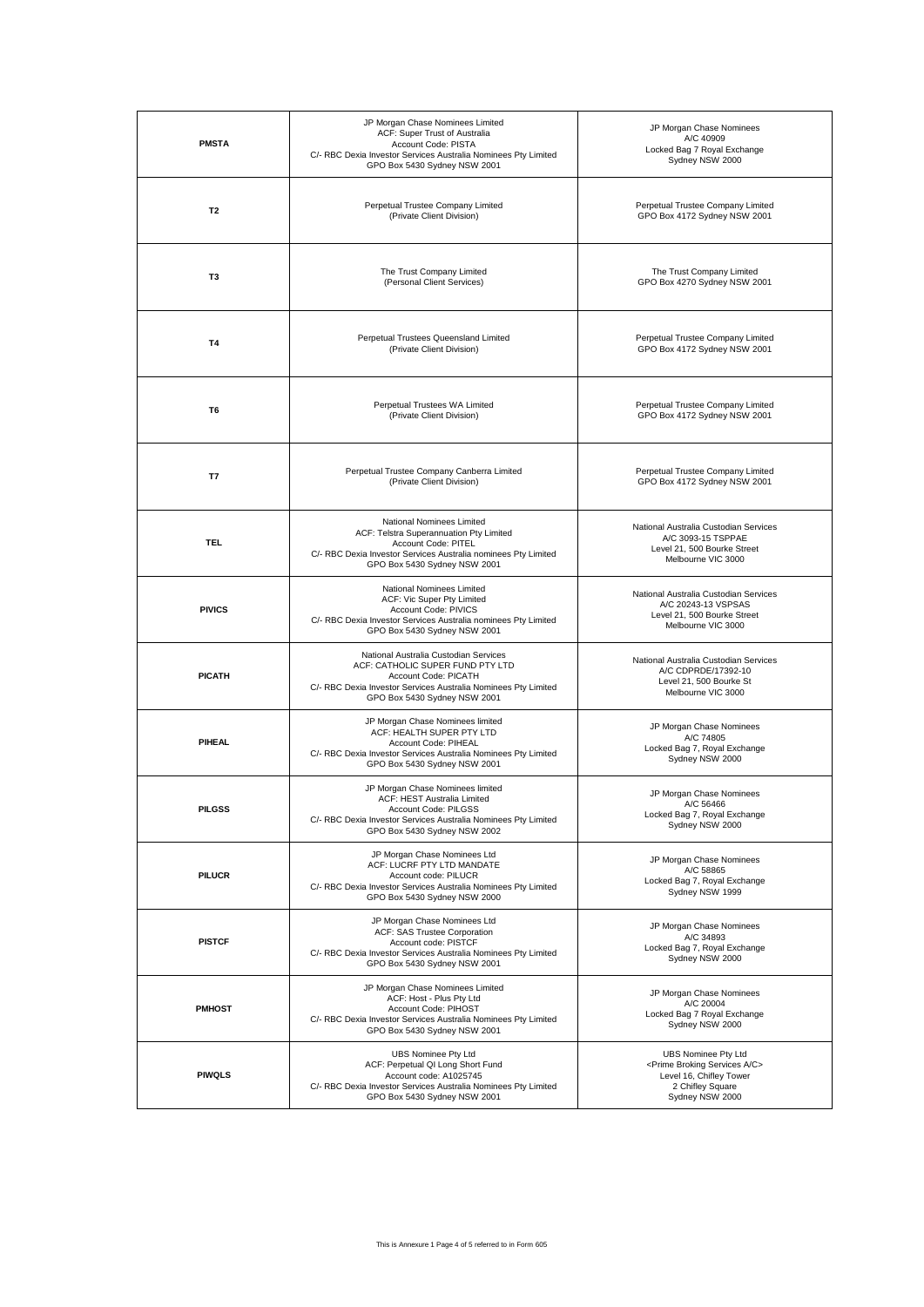**QITE2**

RBC Investor Services Trust <PIQTE2 A/C> GPO Box 5430 Sydney NSW 2001

Perpetual Limited GPO BOX 4172 Sydney NSW 2001